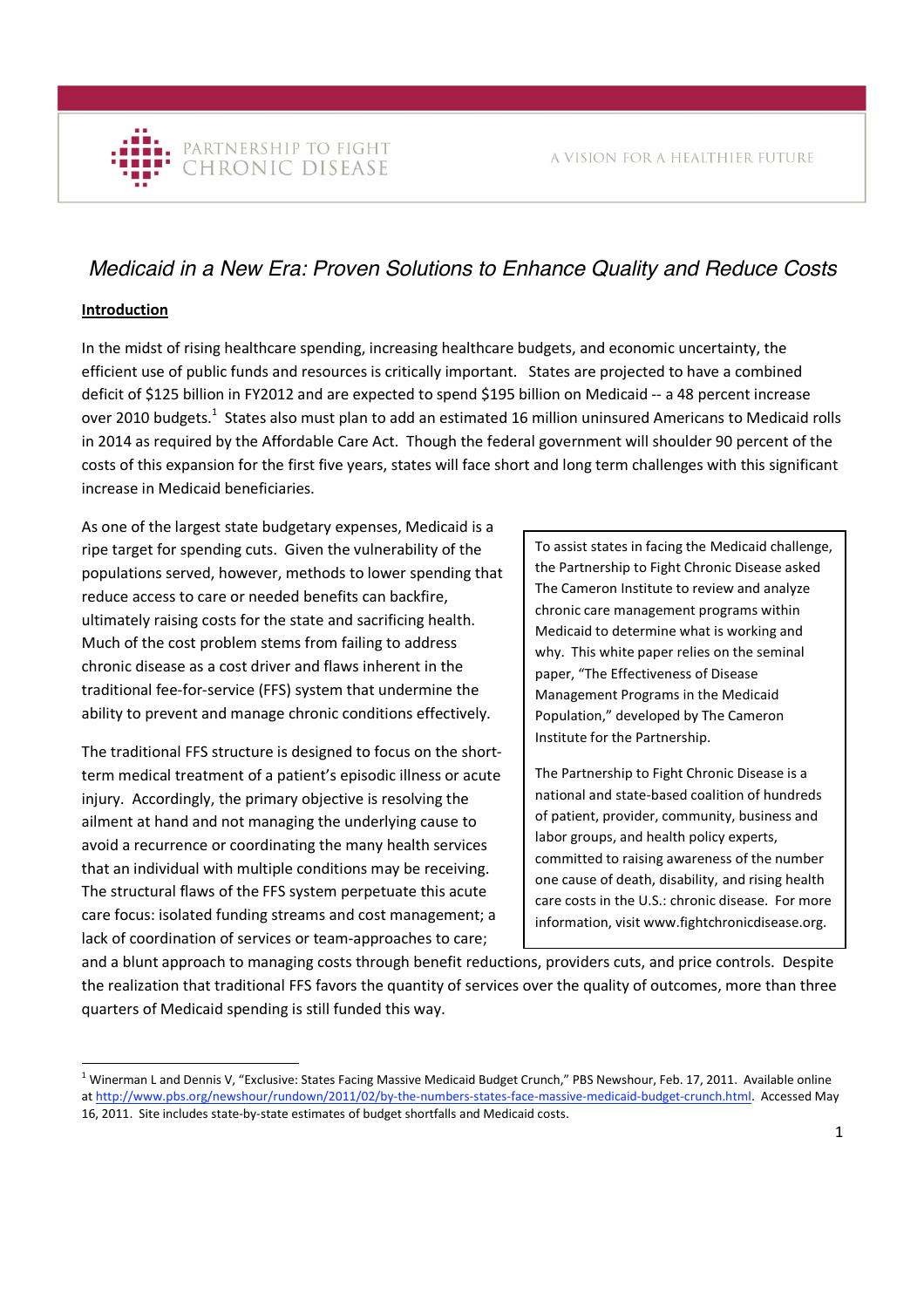Today, 83 cents of every dollar spent in Medicaid goes to treating preventable and highly manageable chronic diseases including diabetes, asthma, and hypertension. Despite what we know about preventing and managing chronic diseases to slow or delay their progression, chronically ill patients receive just 56 percent of the clinically recommended preventive and maintenance care they need to avoid disease development and progression.<sup>2</sup>

Facing these realities, states have actively tested new models of care to improve access and health outcomes within Medicaid offering valuable lessons in what works. As evidenced by successful efforts with Medicaid and other populations, well‐designed, targeted care management programs with proven strategies are effective in improving the quality of care and in lowering costs.

Recognizing the severity of the budget situation in most states, policymakers must prioritize actions that can have a near-term, sustainable impact. Examining the best practices of programs that work indicates four key areas of immediate opportunity: 1) cooling the hot spots; 2) filling costly gaps; 3) enhancing adherence; and (4) promoting coordinated care. Improving overall population health status through greater prevention efforts also offers significant savings opportunities, but can require a longer time to realize savings.

## **Cooling the Hot Spots3**

Though more than 60 percent of adult Medicaid enrollees have a chronic or disabling condition, a mere 4 percent of Medicaid enrollees absorb half of all Medicaid funding. Not only is spending concentrated among a small part of the population, those spending patterns show some persistence over time.<sup>4</sup> The concentration and persistence of high costs or "hot spots" present high-value opportunities to improve outcomes and lower costs.

Focusing in on hot spots allows a state to deploy evidence‐ based interventions strategically targeted at the most costly areas of a Medicaid program. Interventions that work include: personalized action plans; responsibility and accountability for outcomes; team‐based, coordinated care that supports self‐ management; integrating with community‐based resources to address barriers; and regular monitoring and follow up among care team members, including the patient, facilitated by the use of health information technology. Programs that identify and anticipate patients that are at high risk for imminent hospitalization, hospital readmission and ED utilization show

Coverage is not always a guarantee of access to care. High costs may also indicate challenges with access to appropriate care providers. Understanding and addressing the underlying causes of shortages, including payment incentives, the physical location of providers, availability of telehealth services, and patient timing, transportation, or other barriers, will remove access barriers to health services.

the strongest evidence of immediate cost-savings and clinical benefit.

<sup>&</sup>lt;sup>2</sup> McGlynn EA, Asch SM, Adams J, et al., "The quality of health care delivered to adults in the United States," New England Journal of Medicine 2003; 348:2635-264.<br><sup>3</sup> See Gawande A, "The Hot Spotter: Can we lower medical costs by giving the neediest patients better care?" The New Yorker, Jan. 24,

<sup>2011.</sup> Available online at: http://www.newyorker.com/reporting/2011/01/24/110124fa fact gawande. Accessed May 17, 2011.<br><sup>4</sup> Stanton MW, Rutherford MK, "Research in Actlon: The High Concentration of U.S. Health Care Expendit 2006.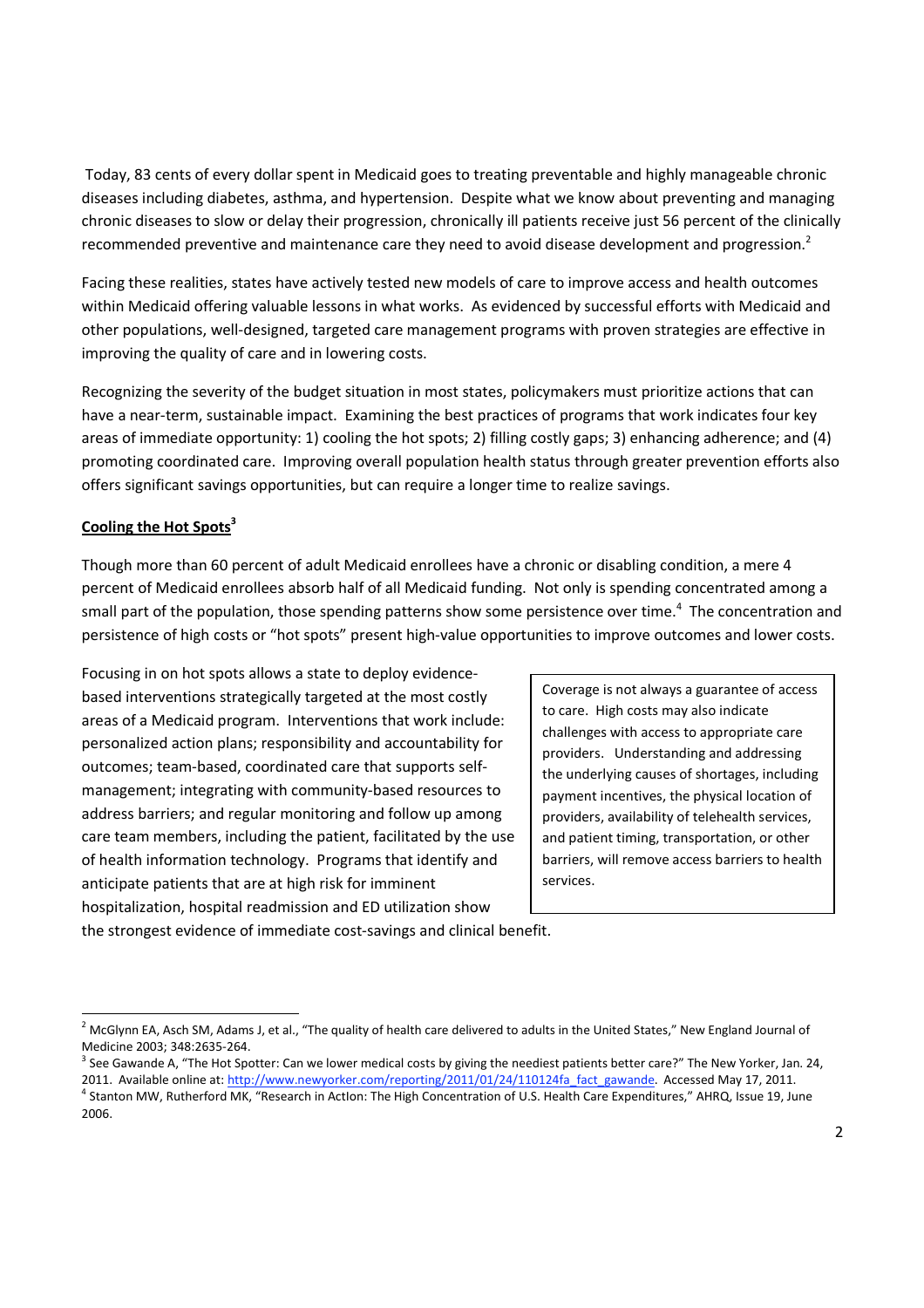Applying advanced analytics and data mining methods can help states identify hot spots. It is also critical to engage providers and seek their input, particularly the safety-net hospitals that tend to see high-utilizing patients with some frequency. Cutting available data by costs, type of claim, geography, disease/diagnosis, and provider can help states identify the highest value targets for early-stage interventions to facilitate testing, evaluation, and adjustment before expanding programs.

Given the level of spending associated with high-utilizers, the savings generated could cover the cost of the interventions needed to address cost-drivers within short order. For example, a program in Pennsylvania identified Significant Episodes of Cluster Activity among Medicaid enrollees and enrolled them in a minimum one‐year care management program and a medical home to provide comprehensive clinical, behavioral, and social needs. On average, patients enrolled six months or more showed a 60 percent reduction in ED visits and acute readmissions and annual medical costs dropped 22 percent.

# **Filling Costly Gaps**

The fragmentation in traditional fee‐for‐service Medicaid leaves significant gaps in the continuum of care often required to avoid deteriorating health status that leads to urgent needs and costly interventions. Care transitions from in-patient to out-patient, in particular, have traditionally not been well-managed in the fee-forservice system. Reimbursement is provided for the provision of services, not the avoidance of them. Accordingly, reducing the number of in‐patient admissions results in lost revenue for hospitals and in‐patient facilities and creates a significant financial disincentive. No one is reimbursed for health improvements that avoid the need for additional care.

Avoiding readmissions presents a significant opportunity in Medicaid. Among non‐obstetric Medicaid patients ages 21 to 64 who were hospitalized in 2007, about one in ten had at least one readmission within 30 days after discharge from their first stay, a much higher rate than the privately insured.<sup>5</sup> Texas recently estimated that reducing preventable readmissions (occurring within 15 days of discharge) by just ten percent would save the state \$10 million a year.<sup>6</sup>

Best practices among leading hospitals with low readmission rates show active engagement by the hospitals to avoid the deterioration in health status that brings patients back to the hospital. An examination of topperforming hospitals revealed several common characteristics: investing in quality first; using health information technology to improve quality and integrate care; beginning care management and discharge planning early; targeting high-risk patients; ensuring frequent communication across the care team; educating the patient and family caregivers in managing conditions; maintaining contact with high-risk patients after discharge; and aligning hospital efforts with community providers to provide a continuum of care.<sup>7</sup> Payment and care delivery

<sup>&</sup>lt;sup>5</sup> Jiang, H. J. (AHRQ), and Wier, L.M. (Thomson Reuters). All-Cause Hospital Readmissions among Non-Elderly Medicaid Patients, 2007. HCUP Statistical Brief #89. April 2010. Agency for Healthcare Research and Quality,

Rockville, MD. http://www.hcup-us.ahrq.gov/reports/statbriefs/sb89.pdf.<br><sup>6</sup> Texas Health and Human Services Commission, "Potentially Preventable Readmissions in the Texas Medicaid Population, Fiscal Year 2009 (Jan. 2011). Available online at http://www.hhsc.state.tx.us/reports/2011/PPR-Report-011811.pdf. Accessed May 15, 2011.<br><sup>7</sup> Silow-Carroll S, Edwards J, and Lashbrook A, "Reducing Hospital Readmissions: Lessons from To Commonwealth Fund pub. 1473, Vol. 5 (April 2011).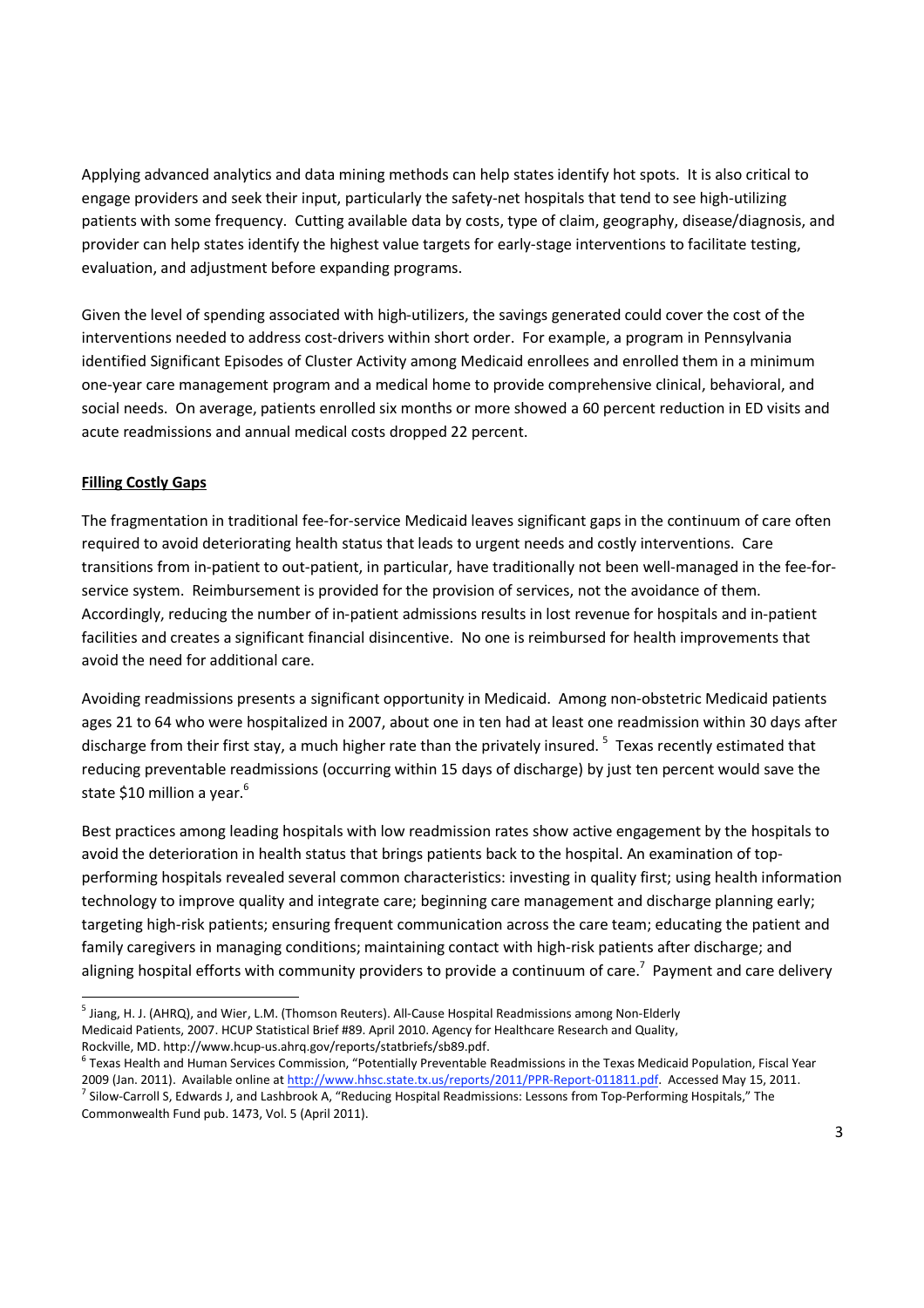reforms in the public and private sector support these efforts by measuring and rewarding improved readmission performance and providing post‐discharge support for patients and family caregivers. These efforts provide substantial evidence that readmissions can be prevented, health improved, and savings generated. By providing guidance on best practices and aligning resources to support and encourage the reduction of readmissions, states can facilitate the rapid replication of these best practices in local hospitals.

Medicaid also experiences costly gaps in care within long‐term care. Most Medicaid recipients in long‐term care are dually eligible under Medicare. With long-term care covered by Medicaid and physician and hospital care covered by Medicare, dually eligible beneficiaries are left to cope with both complex health needs and complex coverage issues. Greater coordination of services and care management for dual eligibles has tremendous savings potential, estimated at \$250 billion over ten years, including more than \$40 billion for states.<sup>8</sup>

For frail elders, particularly those in institutional settings, just the transition from one care setting to another can be traumatic with a risk of injury for the physically frail or a risk of emotional instability for those with mental health impairments. Understanding and managing these transitions present opportunities for health improvements and cost savings. For example, the Evercare model, developed in 1987 by two nurse practitioners, places a care manager at the center of an integrated care team to develop a personalized care plan that avoids care gaps and manages transitions to ensure the effective integration of services. The program now serves 120,000 people with long-term or advanced illnesses, the elderly and those with disabilities in 35 states. Where adopted, Evercare has reduced hospitalizations for nursing home residents by 45 percent and cut ED visits by 50 percent.<sup>9</sup>

Realizing these gains more broadly within the dually eligible population depends upon federal and state policy changes that facilitate waivers for new models of long-term care, address barriers to community- and homebased long‐term care options, and enable Medicare/Medicaid integration models that work and can be expanded nationally.

## **Enhancing Adherence**

Poor medication adherence is common. One in four Americans do not follow directions in taking medications, and 3 out of 4 Americans admit to having not taken their medicines as prescribed at some point. Poor medication adherence is associated with higher rates of hospitalization and readmissions, emergency department (ED) visits, disease progression, and health status decline. One-third to two-thirds of all medicationrelated hospital admissions have been attributed to poor adherence.<sup>10</sup> Overall, poor medication adherence costs more than \$100 billion a year nationwide.

<sup>&</sup>lt;sup>8</sup> UnitedHealth Group, "US Deficit Reduction: The Medicare and Medicaid Modernization Opportunity," Working Paper 4 (October 2010).<br>Available online at: http://www.unitedhealthgroup.com/hrm/UNH\_WorkingPaper4.pdf. Accessed

Weber DO, "Nursing Innovations," Hospitals & Health Networks Digital Magazine, Jan. 13, 2009. Available online at http://www.hhnmag.com/hhnmag\_app/jsp/articledisplay.jsp?dcrpath=HHNMAG/Article/data/01JAN2009/090113HHN\_Online\_Weber&

domain=HHNMAG. Accessed May 17, 2011.<br><sup>10</sup> Munger MA, et.al., "Medication Non-adherence: An Unrecognized Cardiovascular Risk Factor," Medscape General Medicine, Vol. 9, No. 3 Issue 58 September 2007.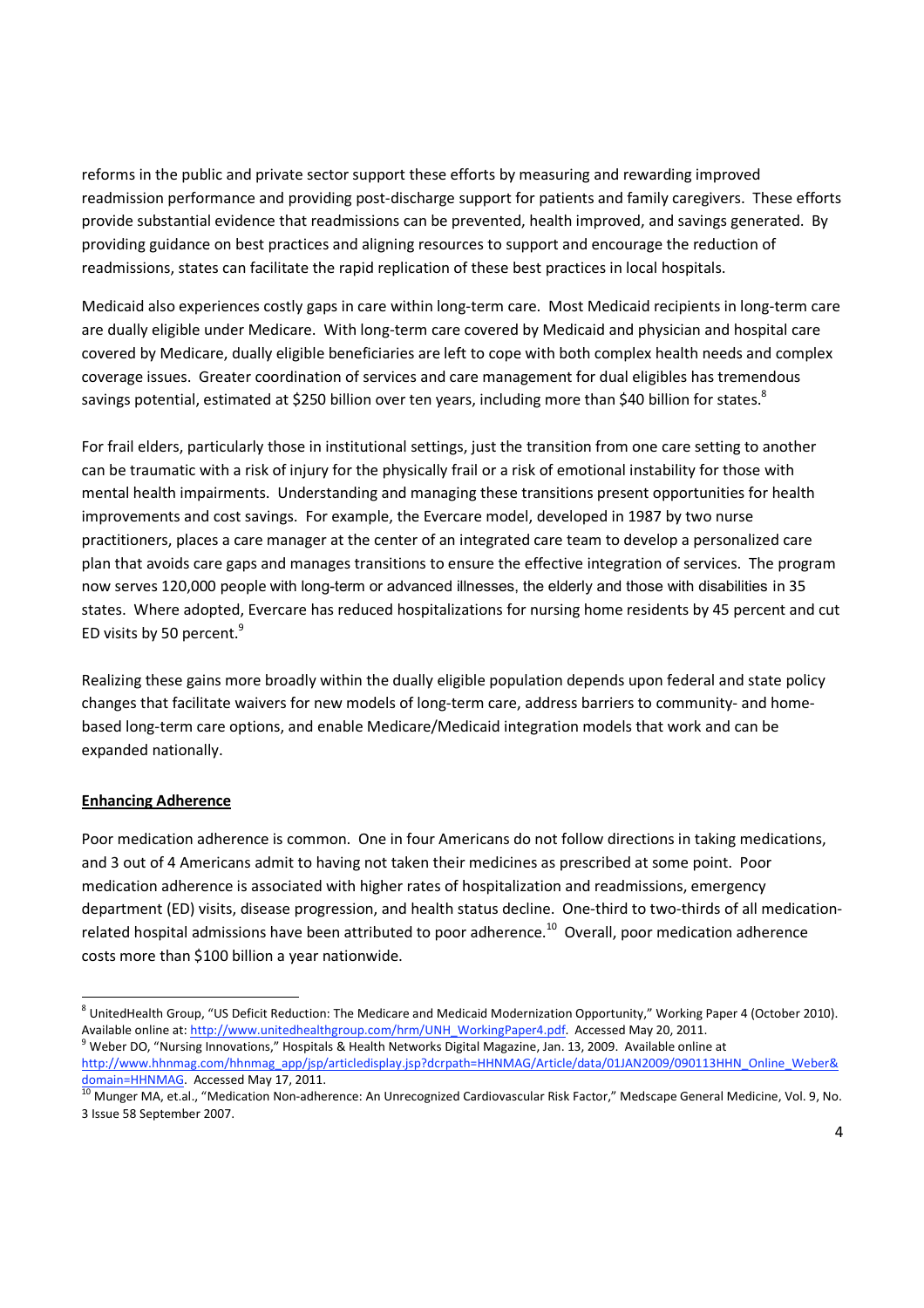Medicaid pharmacy claims are submitted electronically and provide sufficient "near time" information to allow for timely interventions. To identify poor adherence, it is the lack of claims that is most telling. For example, asthma, when poorly managed, can present a significant source of preventable ED usage, hospital admissions, and readmissions. In fact, one study found that among children presenting to the emergency room with symptoms of asthma, 82 percent did not regularly use their inhaled anti-inflammatory therapy.<sup>11</sup> Among children with persistent asthma in Medicaid, the underuse of controller medications is widespread, reaching as high as 73 percent. $^{12}$ 

Comparing pharmacy claims, or a lack thereof, with recommended treatment guidelines can offer good indications of treatment to guidelines, regular refill rates, and medication possession. Gaps, particularly when matched with ED visits and hospital admissions, are a clear opportunity for intervention. Programs in Medicaid focused on improving medication adherence and risk factor management have generated cost savings above and beyond program costs.<sup>13</sup> Accordingly, targeting disease areas associated with high utilization of in-patient services or emergency care offers the highest potential savings.

Since behavioral and mental health conditions are traditionally undertreated, enhancing adherence can lead to increased medical costs, at least in the short term. It is important to recognize, however, that the under treatment of these chronic conditions have substantial readmission rates and non‐medical costs to the state, including associated criminal activity costs, corrections expenses, and homelessness.

#### **Promoting Coordinated Care**

Interest and experimentation in this area have led to many different vehicles that support greater care coordination including: integrated medical practices; medical home models; the growth in Accountable Care Organizations; Medicaid health plan models; Community Health Teams;<sup>14</sup> and combinations of these different efforts. These programs target many of the primary problems with traditional FFS by aligning incentives to achieving shared goals, facilitating team-based care, and engaging the patient and family caregivers as a part of the care team and at the center of a shared care strategy. The savings can be significant. For example, the largest Medicaid Health Plan estimates that providing coordinated care for all non‐dual Medicaid beneficiaries would save \$103 billion (\$40 billion for the states) over ten years or \$250 billion (\$44 billion for the states) over ten years if all Medicaid beneficiaries were enrolled.<sup>15</sup>

<sup>&</sup>lt;sup>11</sup> Zuckerman, IH, et.al., "Adherence to Asthma Treatment Guidelines among Children in the Maryland Medicaid Program," Current<br>Therapeutic Research. Vol. 61. No. 12 December 2000 912-924.

<sup>12</sup> Stanton MW, Dougherty D, "Chronic Care for Low-Income Children with Asthma: Strategies for Improvement'" Research in Action Issue 18. AHRQ Publication No. 05-0073, June 2005. Agency for Healthcare Research and Quality. Available online at http://www.ahrg.gov/research/chasthria/chasthria.htm. Accessed May 16, 2011.

<sup>&</sup>lt;sup>13</sup> See, e.g., Cauchi R, "Medication Therapy Management: Catching Errors, Savings Lives and Money," National Conference of State Legislatures LegisBrief, Vol. 18, No. 4, January 2010.

<sup>&</sup>lt;sup>14</sup> Affordable Care Act Sec. 3502.<br><sup>15</sup> UnitedHealth Group, "US Deficit Reduction: The Medicare and Medicaid Modernization Opportunity," Working Paper 4 (October 2010). Available online at: http://www.unitedhealthgroup.com/hrm/UNH\_WorkingPaper4.pdf. Accessed May 20, 2011. Through 2035, a combined Medicare/Medicaid managed dual eligible program could save about \$1.62 trillion with \$35 billion accruing to the states.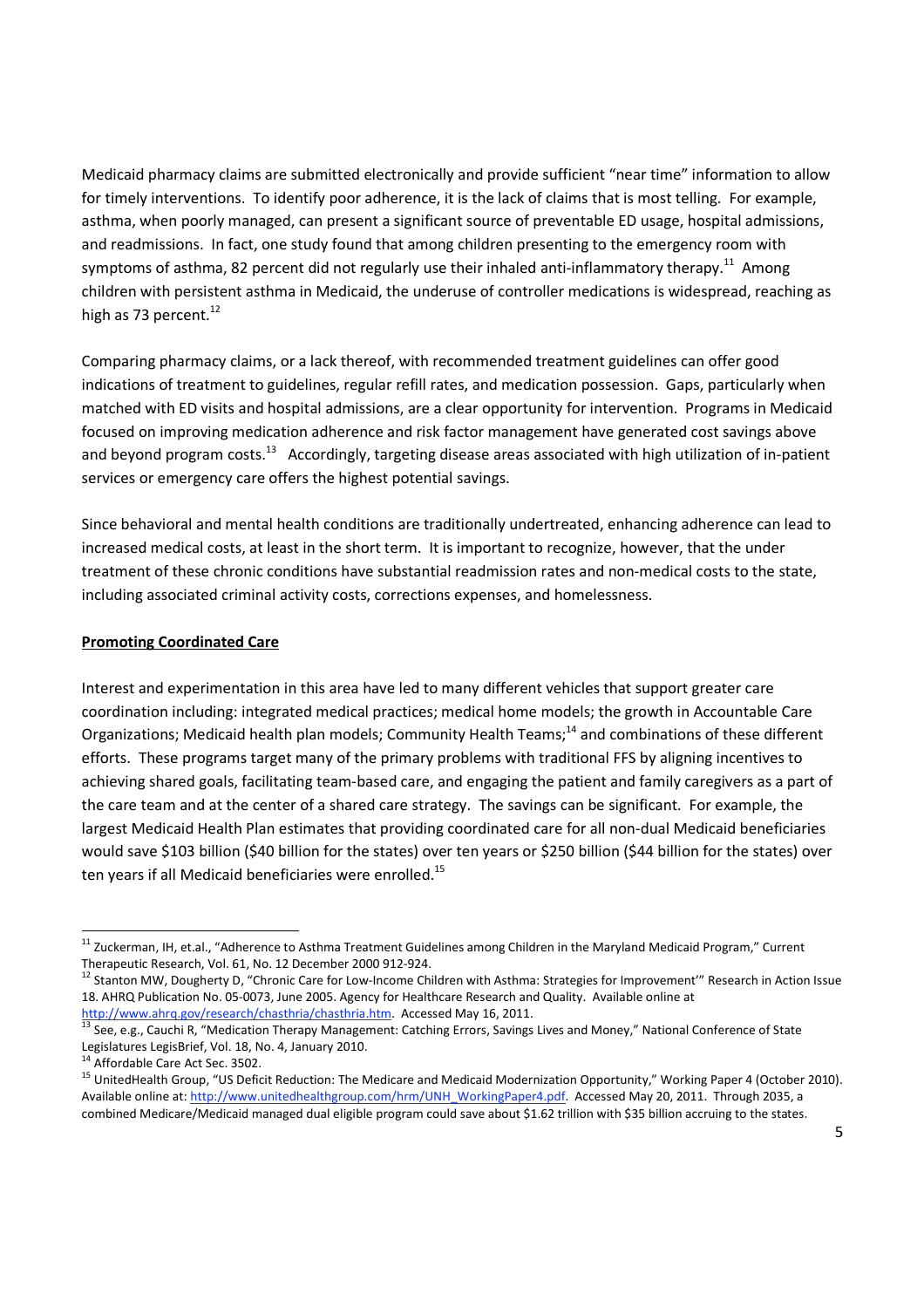Community Care of North Carolina (CCNC) is a statewide medical home model supported regionally by community health networks partnering with local providers to coordinate care for Medicaid recipients. Analysis by Mercer Government Human Services Consulting found that, when compared to historical fee‐for‐service program benchmarks, the state saved \$147 million in SFY07 and between \$156-164 million in SFY08.<sup>16</sup> Building on this success, North Carolina is now part of a multi‐payer demonstration that builds on the CCNC program to support care coordination through medical homes for people covered by NC Medicaid, Medicare, or one or more private insurers.

The Affordable Care Act offers some cost assistance that states can use to build greater care coordination into Medicaid. Specifically, beginning this year, the federal government has made planning grants available to states wanting to create health or medical homes for Medicaid recipients with multiple chronic conditions or with one chronic condition at risk for more. During the first eight quarters of state participation, the federal government will also provide an enhanced match of 90 percent.<sup>17</sup>

#### **Improving Population Health**

Ultimately, lowering spending on healthcare services sustainably will depend upon broader improvements in health status in the United States. The World Health Organization estimates that 80 percent of type 2 diabetes and heart disease and 40 percent of all cancers could be prevented, if we ate better, exercised more, and avoided tobacco use.

Overall the Medicaid population had higher levels of behavioral risk factors for poor health. For example, the smoking rate of Medicaid recipients is approximately 53 percent higher than in the general US population. Smoking-attributable costs to the states under Medicaid were \$22 billion in 2004.<sup>18</sup> Likewise, obesity presents additional costs to Medicaid. Medicaid spends, on average per year, \$213 more for inpatient services, \$175 more for outpatient services, and \$230 more for medications for obese patients compared with normal weight patients.<sup>19</sup> Medicaid also has a much higher prevalence of obesity than other health insurance providers.<sup>20</sup>

Addressing these key risk factors for poor health and the development of costly chronic diseases through wellness initiatives and care management will help bend the cost curve for Medicaid long-term. Financial assistance and other resources, including federal Community Transformation Grants, the Prevention and Public Health Fund, the Community Guide to Preventive Services, and other public health resources, are available to help states identify and resource public health efforts to improve the overall health status within Medicaid and in general.

<sup>&</sup>lt;sup>16</sup> Community Cares of North Carolina, Program Impact. Available online at http://www.communitycarenc.com/. Accessed May 16, 2011.<br><sup>17</sup> Affordable Care Act Section 2703.<br><sup>18</sup> Armour B, Finkelstein E, and Fiebelkorn I, "St

Public Health Research, Practice, and Policy (CDC, July 2009).

<sup>&</sup>lt;sup>19</sup> Finkelstein E, Trogdon J, et. al., "Annual Medical Spending Attributable to Obesity: Payer- and Service-Specific Estimated," Health

Affairs, 2009; 28(5):w822-w831.<br><sup>20</sup> Finkelstein E, Fiebelkorn, and Wagner G, "National Medical Spending Attributable to Overweight and Obesity: How Much, and Who's Paying," Health Affairs, May 2003: W3‐219‐W3‐226.